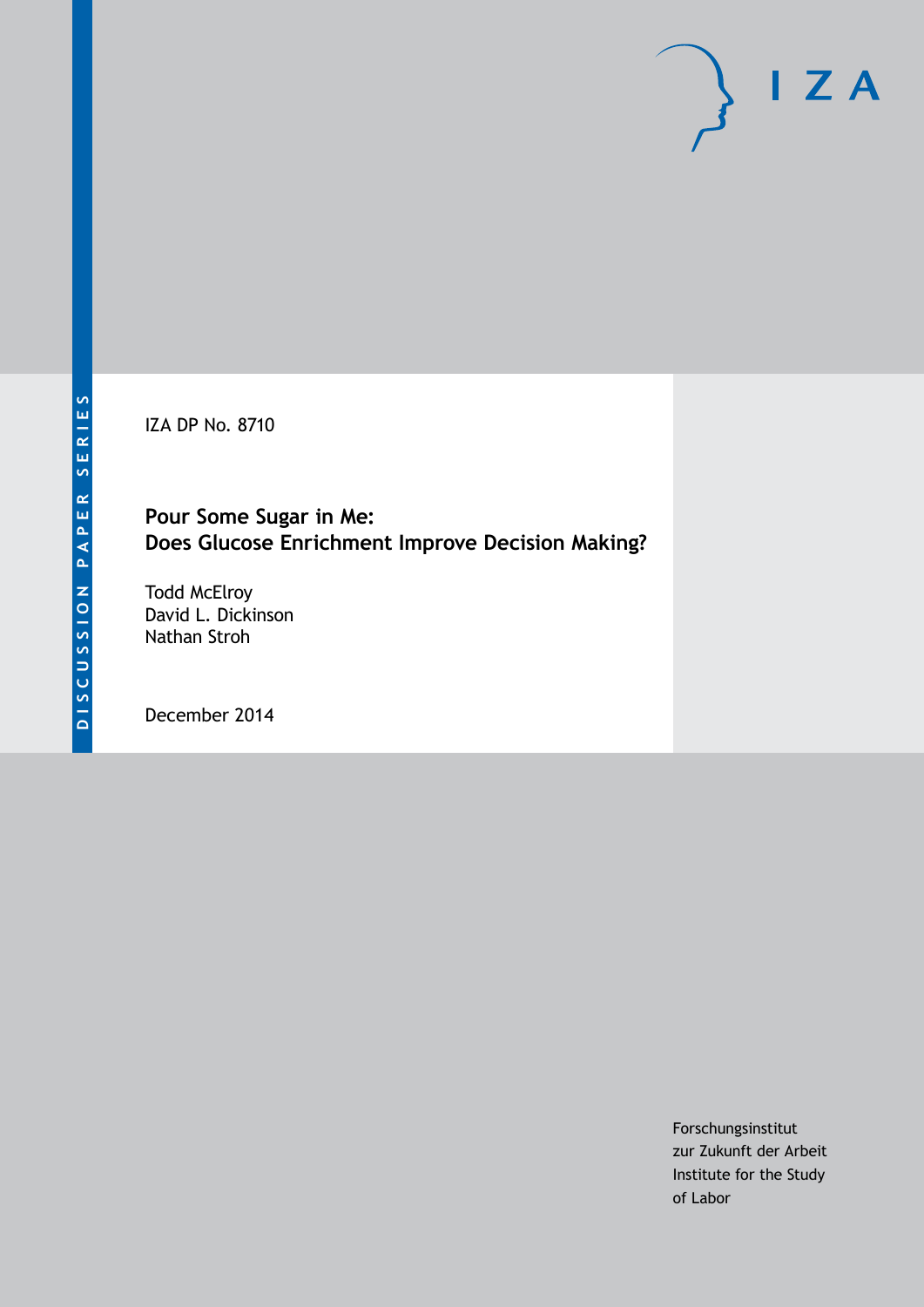# **Pour Some Sugar in Me: Does Glucose Enrichment Improve Decision Making?**

# **Todd McElroy**

*Florida Gulf Coast University*

# **David L. Dickinson**

*Appalachian State University and IZA*

## **Nathan Stroh**

*Appalachian State University*

Discussion Paper No. 8710 December 2014

IZA

P.O. Box 7240 53072 Bonn **Germany** 

Phone: +49-228-3894-0 Fax: +49-228-3894-180 E-mail: [iza@iza.org](mailto:iza@iza.org)

Any opinions expressed here are those of the author(s) and not those of IZA. Research published in this series may include views on policy, but the institute itself takes no institutional policy positions. The IZA research network is committed to the IZA Guiding Principles of Research Integrity.

The Institute for the Study of Labor (IZA) in Bonn is a local and virtual international research center and a place of communication between science, politics and business. IZA is an independent nonprofit organization supported by Deutsche Post Foundation. The center is associated with the University of Bonn and offers a stimulating research environment through its international network, workshops and conferences, data service, project support, research visits and doctoral program. IZA engages in (i) original and internationally competitive research in all fields of labor economics, (ii) development of policy concepts, and (iii) dissemination of research results and concepts to the interested public.

IZA Discussion Papers often represent preliminary work and are circulated to encourage discussion. Citation of such a paper should account for its provisional character. A revised version may be available directly from the author.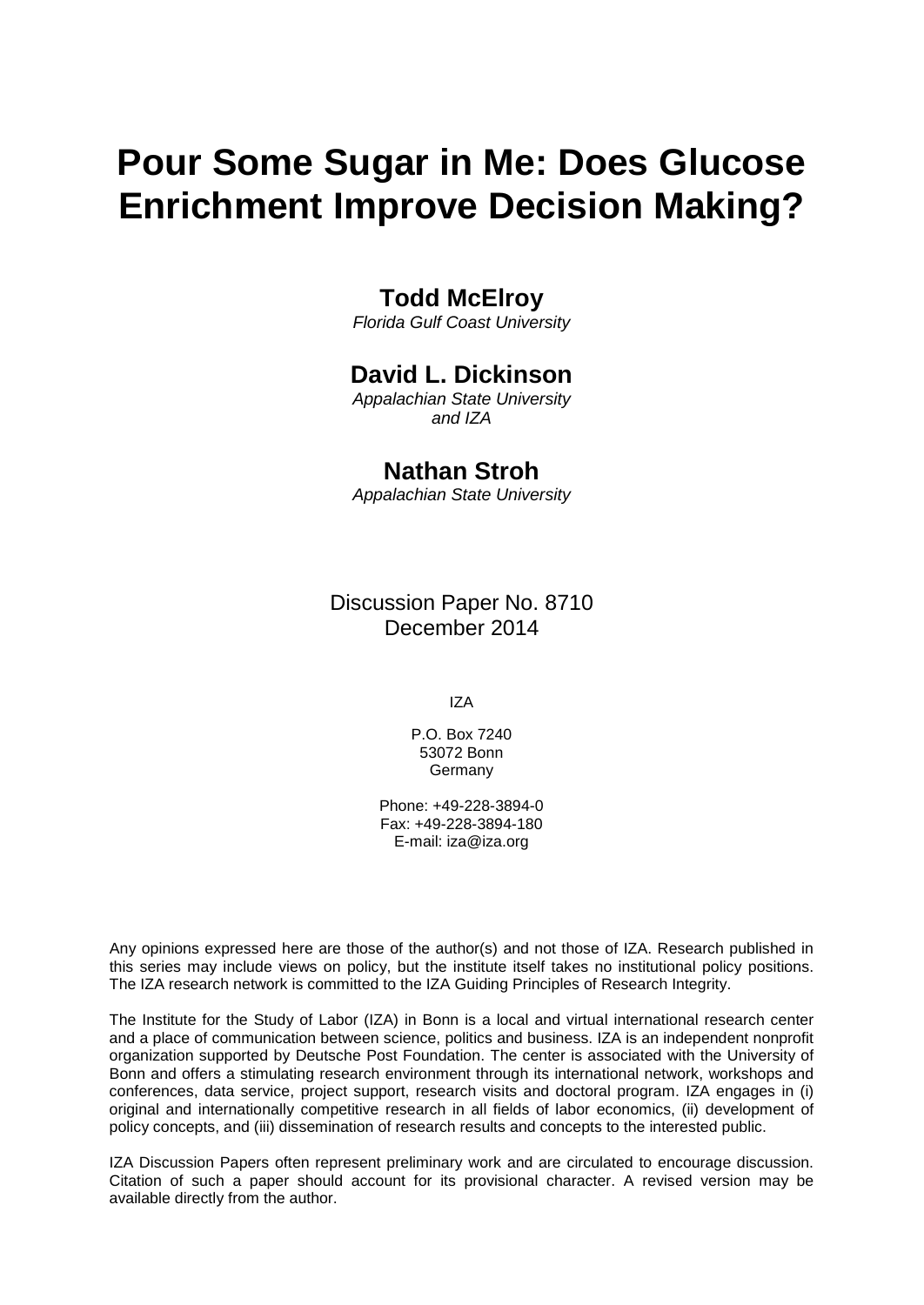IZA Discussion Paper No. 8710 December 2014

# **ABSTRACT**

# **Pour Some Sugar in Me: Does Glucose Enrichment Improve Decision Making?**

In the current study we explore whether enriching the brain's supply of glucose will improve the quality and speed of decision making. Prior research shows that glucose enrichment supports cognition and more recent research has shown it can improve decision making on some tasks. To test our hypothesis we used a standardized decision inventory and measured response times. The findings show that supplemental glucose improves decision making but only in complex decision tasks. The findings also show that enrichment leads to faster decision response times across decision types.

### **NON-TECHNICAL SUMMARY**

We show that glucose supplementation improves outcomes in a standardized complex decision making inventory. Glucose supplementation also increases response times across all decision domains in the inventory. Given the frequent use of sugary drinks or snacks in modern society, to include the workplace, these results suggest at least one possible benefit of elevated glucose levels for decision making. Implications may also extend to those with hypo- or hyperglycemic conditions. Finally decision making over the course of the day may be predictably impacted due to natural variations in blood glucose levels.

JEL Classification: C91

Keywords: glucose, response time, A-DMC, thinking, experiments

Corresponding author:

Todd McElroy Department of Psychology Florida Gulf Coast University 10501 FGCU Blvd, South Fort Myers, FL 33965-6565 USA E-mail: [tmcelroy@fgcu.edu](mailto:tmcelroy@fgcu.edu)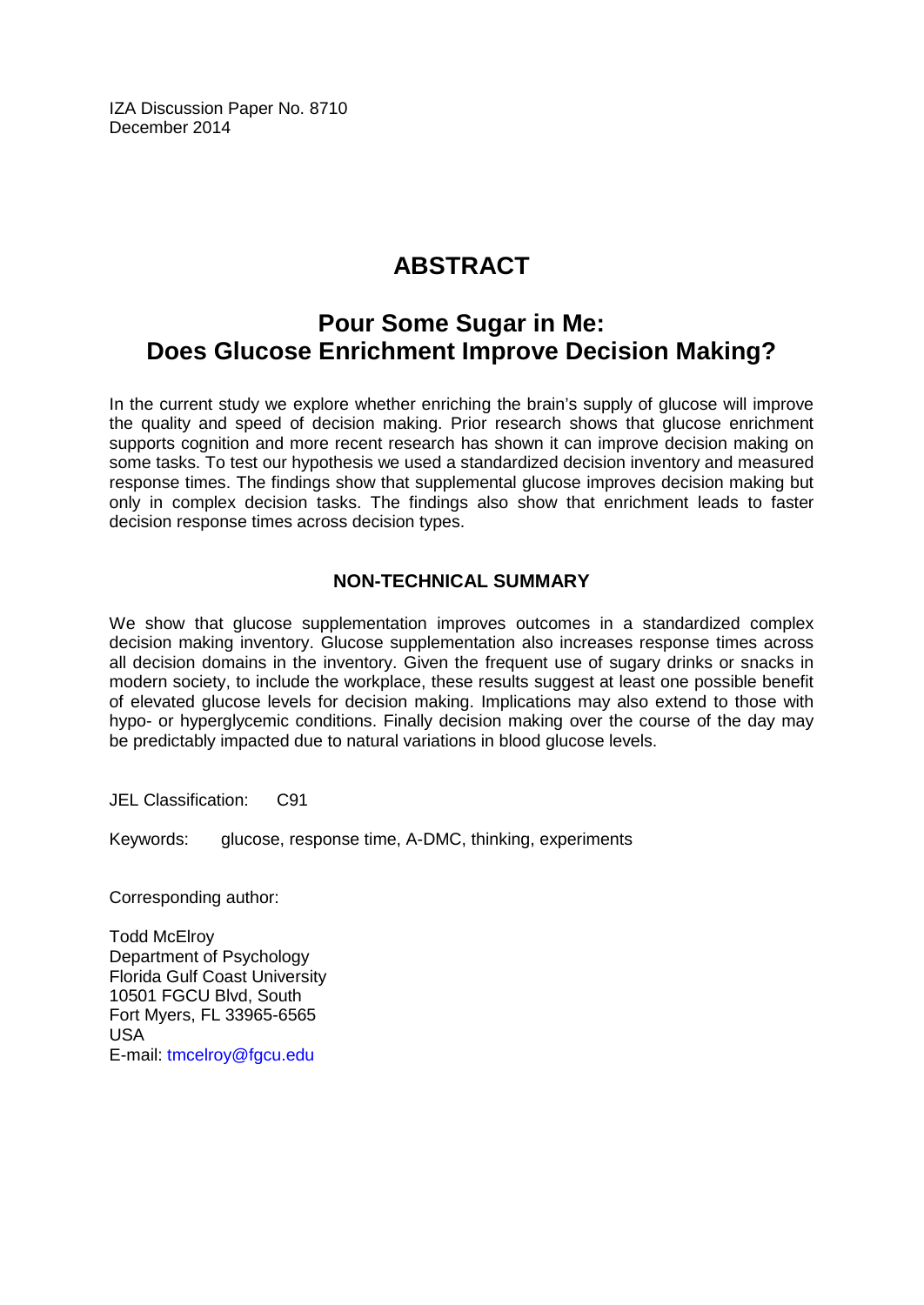As research has shown, many factors may influence how much we think about a decision; importance, relevance, and even time of day can affect the degree to which we thoughtfully consider a decision. In the current study we investigate how the brain's fuel source for thinking, glucose, improves the quality and speed of decision making.

#### **Glucose and Cognition:**

The human brain is small when compared to overall body mass, representing only about 2% of the total weight of an adult human, yet it utilizes 20-30% of the body's total energy needs (Benton, 1990). Glucose fuels this massive energy consumer almost exclusively, making it a key variable for autonomic and executive brain functions.

Glucose, simply put, is sugar present in the bloodstream. The level of blood glucose varies considerably because the brain is surprisingly poor at storing it for extended periods and it requires a continuous supply (Bos, Dijksterhuis, & can Baaren, 2012; Benton, 1990; Gonder-Frederick, et al. 1987). Following the consumption of food or drink containing sugar, blood glucose levels normally rise sharply after about 12-15 minutes and return to baseline over the course of about 2 hours. If a shortage of glucose occurs, then the brain cannot function optimally and a variety of cognitive functions will likely be affected.

As evidence to this, glucose demand and usage appear to parallel cognitive thought. This relationship is highlighted in a study by Donohoe and Benton (1999) wherein the researchers used PET scans to observe participants who first consumed a glucose or placebo drink. After consuming the drink, participants performed a cognitively demanding rapid visual information task or they sat in a control room. The PET scans revealed that participants performing the cognitively demanding visual task had significantly lower glucose levels, indicating a greater usage of blood glucose during the task.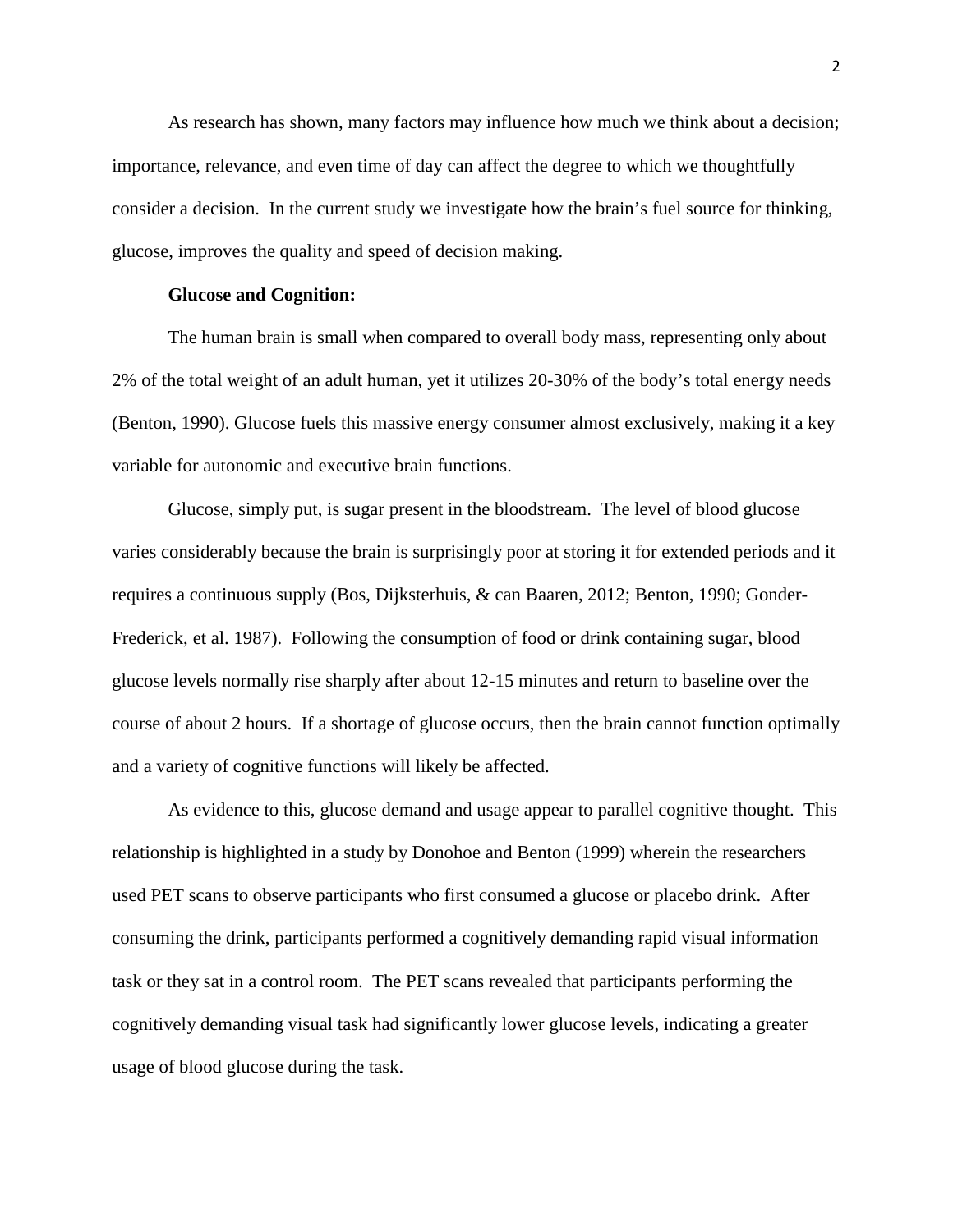Researchers have also looked at how glucose levels influence a variety of tasks that draw upon more specific cognitive processes. For example, when glucose deprived participants are given a glucose enriching substance, research has shown performance improvements in facial recognition tasks (Metzger, 2000), verbal working memory (Messier, Pierre, Desrochers & Gravel, 1998; Sunram-Lea, Foster, Durlach & Perez, 2001; Sunram-Lea, Foster, Durlach & Perez, 2002) and spatial abilities (Sunram-Lea, Foster, Durlach & Perez, 2001). In a similar manner, glucose deprivation has been shown to inhibit performance in several complex tasks such as mental calculation (Schächinger, Cox, Linder, Brody, & Keller, 2003) and the Stroop task (Benton, Owens & Parker, 1994).

While there is good evidence that cognition depends upon glucose, there is also evidence that the magnitude of glucose's influence may vary with the complexity of the task. For example, in a study by Kennedy & Scholey (2000) the researchers tested glucose effects on tasks varying in complexity including a Serial Threes, Serial Sevens and Word Retrieval task. Their overall findings showed that glucose improved performance but only on the *most complex* task. Perhaps the best evidence that cognitively complex tasks are more heavily dependent upon glucose can be found in a study by Scholey, Harper, and Kennedy (2001). In this study, Scholey et al. (2001) included a balanced design, controlling for domain (word tasks) and cognitive demand while manipulating glucose deprivation and measuring blood-glucose levels. Their findings again showed that glucose improved performance on the more cognitively demanding task but not on the simple task. Altogether these studies provide compelling evidence that complex tasks are more dependent upon and affected by glucose level.

A related line of research has also shown that blood glucose levels influence the speed of cognitive processing, such that, enriched blood glucose levels are associated with faster cognitive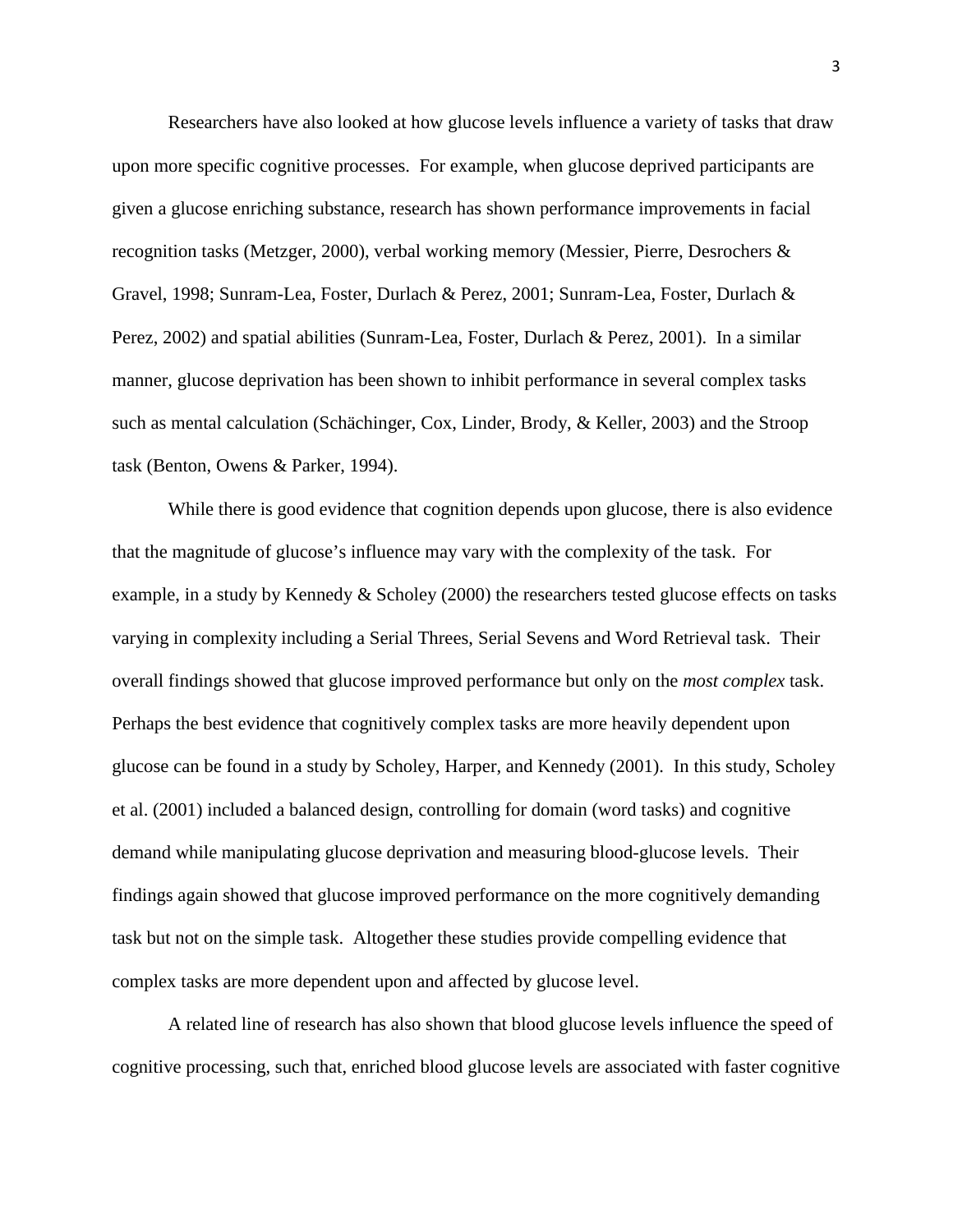processing and shorter response times (Owens, & Benton, 1994). For example, in one study Benton, Owens and Parker (1994) (See also; Benton & Nabb, 2003) administered several tasks, one of which was the Rapid Information Processing Task which is designed to measure processing speed. They found that a glucose drink improved reaction times on this task. Owens and Benton concluded that increasing levels of blood glucose seemed to speed up cognitive processing and, in turn, lead to the faster reaction times observed in the Information Processing Task. Similar results were found in a Bayes updating task (Dickinson, McElroy & Stroh, in press).

#### **Glucose effects on decision making**:

Recently, researchers have begun to examine the role of glucose in different types of decision tasks. In one study McMahon and Scheel (2010) focused on decisions involving probability learning. They found that when transitioning from the more simple maximization strategy to the more thoughtful rule-based probability matching one, participants in the glucosedeprived condition engaged in more simple maximization strategies. Participants in the glucoseenriched condition were more likely to follow a rule-based probability approach. This finding suggests that a lack of glucose leads to reliance on decision strategies that are less effortful.

Masicampo and Baumeister (2008) used a different type of decision task to test glucose effects on decision making. In this study they used an attraction task wherein participants first evaluate two options based on different attributes. A third "decoy" option, which is inferior on all attributes, acts to lead decision makers toward whichever alternative is more similar to the decoy. Prior research shows that reliance on the decoy option reflects more heuristic, less effortful decision making (Simonson, 1989). Masicampo and Baumeister report that glucose deficient participants were more likely to make less optimal choices by relying on the decoy,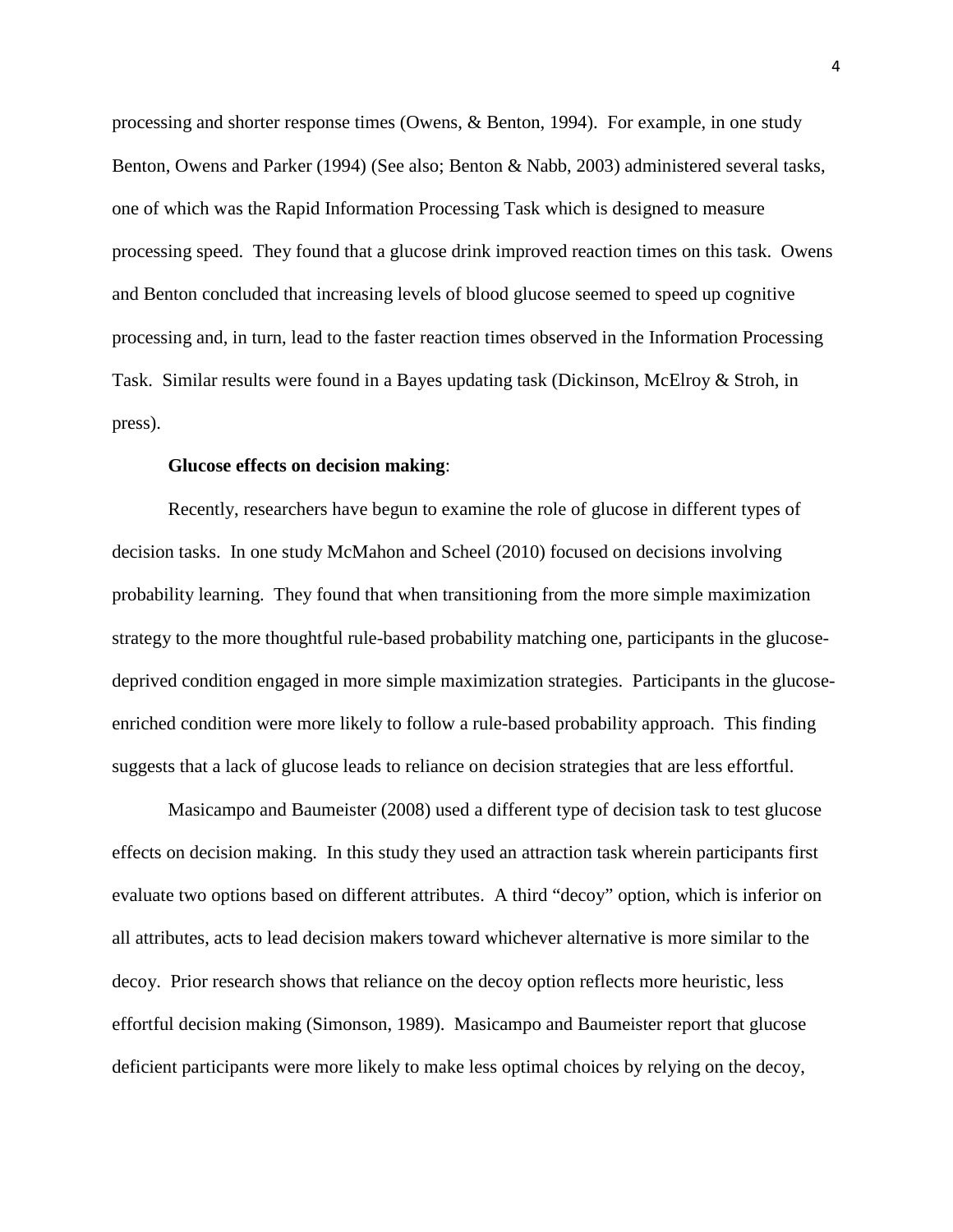which again suggests more heuristic, less effortful decision strategies for glucose deficient individuals.

In another investigation, Wang and Dvorak (2010) looked at how glucose influences future discounting, a phenomenon wherein future rewards are seen as less valuable than immediate rewards. Their findings showed that glucose deprived participants were more likely to engage in future discounting whereas enriched participants were better able to regulate the value of expected future rewards versus immediate payoffs in a decision.

Together these studies suggest that glucose deprivation is associated with less thoughtful decision making and more reliance on simple decision strategies whereas glucose enrichment leads to more deliberative, thoughtful decisions. However, it is unclear whether glucose improves decision making across all types of decisions or whether it is limited to more complex decisions as other research suggests (e.g., Scholey et al., 2001). Further, with few exceptions (e.g., Dickinson, McElroy, Stroh, in press) research has not examined whether glucose facilitates the speed of decision making as it does in some types of cognitive tasks (e.g., Benton et al., 1994). The present study was designed to examine these questions.

#### **Summary and Predictions:**

Overall, the research investigating how glucose affects cognitive functioning has revealed that depleting the brain's fuel source can impede cognitive performance whereas enhancing glucose appears to improve it. Research in decision making suggests similar effects, reliance on simpler decision strategies under glucose deprivation and more thoughtful strategies under conditions of glucose enrichment. This effect seems to be more robust in cognitively complex tasks and less so in simpler tasks. Research has also shown that the brain's processing speed is impeded with glucose deprivation and facilitated with glucose enrichment.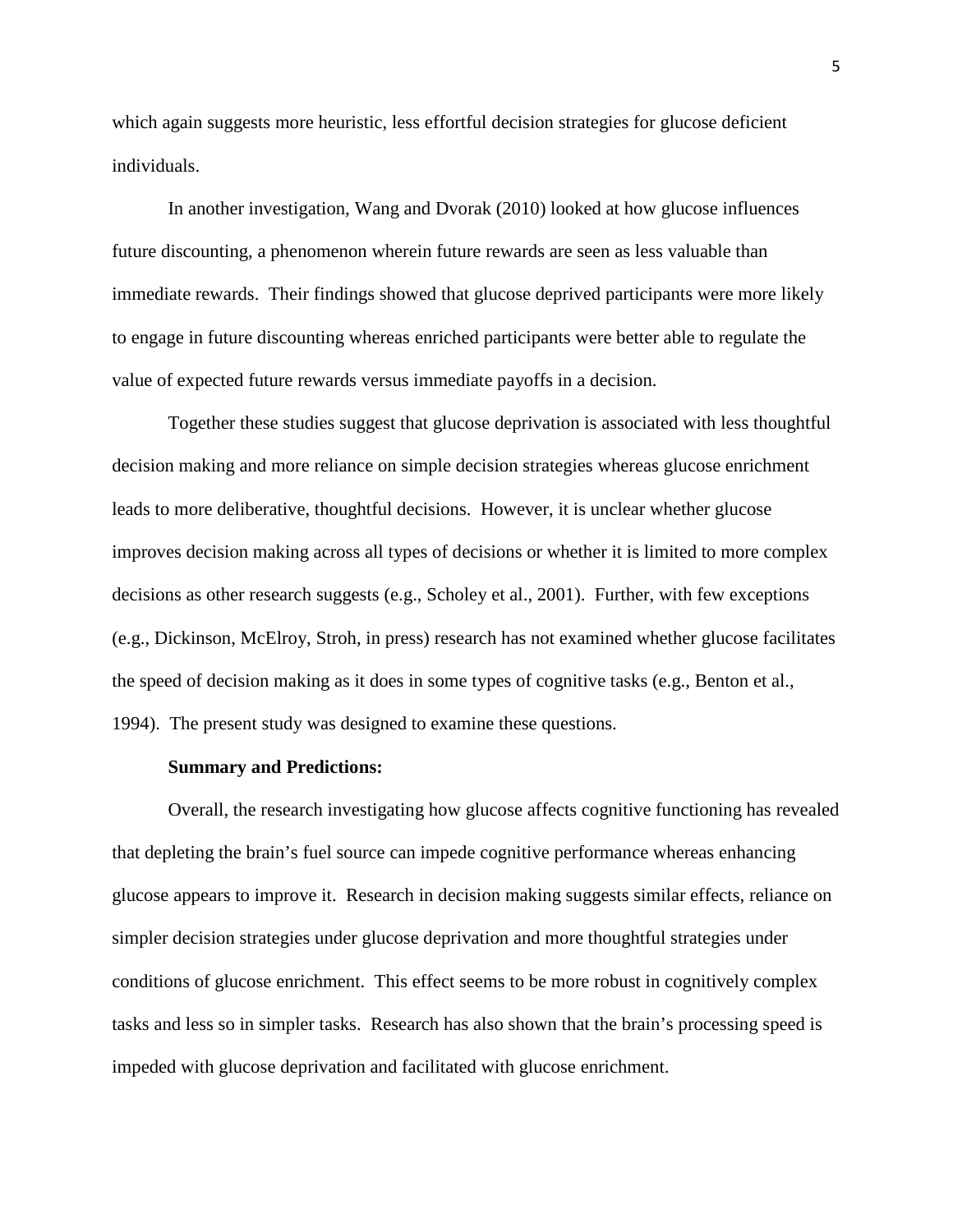Based upon the findings from previous research we developed hypotheses for how glucose should affect decision making.

Hypothesis 1: Glucose enriched participants will have improved decision making performance relative to glucose depleted participants and this difference will be most pronounced for complex decision tasks.

Hypothesis 2: Glucose enrichment will facilitate processing speed. Because faster processing speed should lead to quicker response times, glucose enriched participants should have decreased response times.

#### **Method**

In the current investigation we set out to study the effects of glucose on decision making. We adopted a standardized method using a sugar drink and a placebo to manipulate glucose. Because we wanted to observe a broad spectrum of decision making, we decided to utilize the Adult Decision Making Competence Scale (A-DMC) (Bruine de Bruin, Parker, & Fischhoff, 2007) a robust and well validated measure of decision making. While this task was comprehensive, it was also a paper-and-pencil task. Because a foremost concern from our reading of the literature was that glucose had pronounced effects on processing speed, we programmed the A-DMC into software that would allow us to precisely measure participant's response time speed along with decision choice for each of the decision tasks.

#### **Participants and Design**

One hundred and thirty eight glucose deprived participants (Fasting for >3 hours) (98 females) took part in the study. Participants were all undergraduates and were recruited using the Sona software system. Participants received credits toward fulfilling a requirement for an undergraduate psychology course. The design of the study included the independent variable of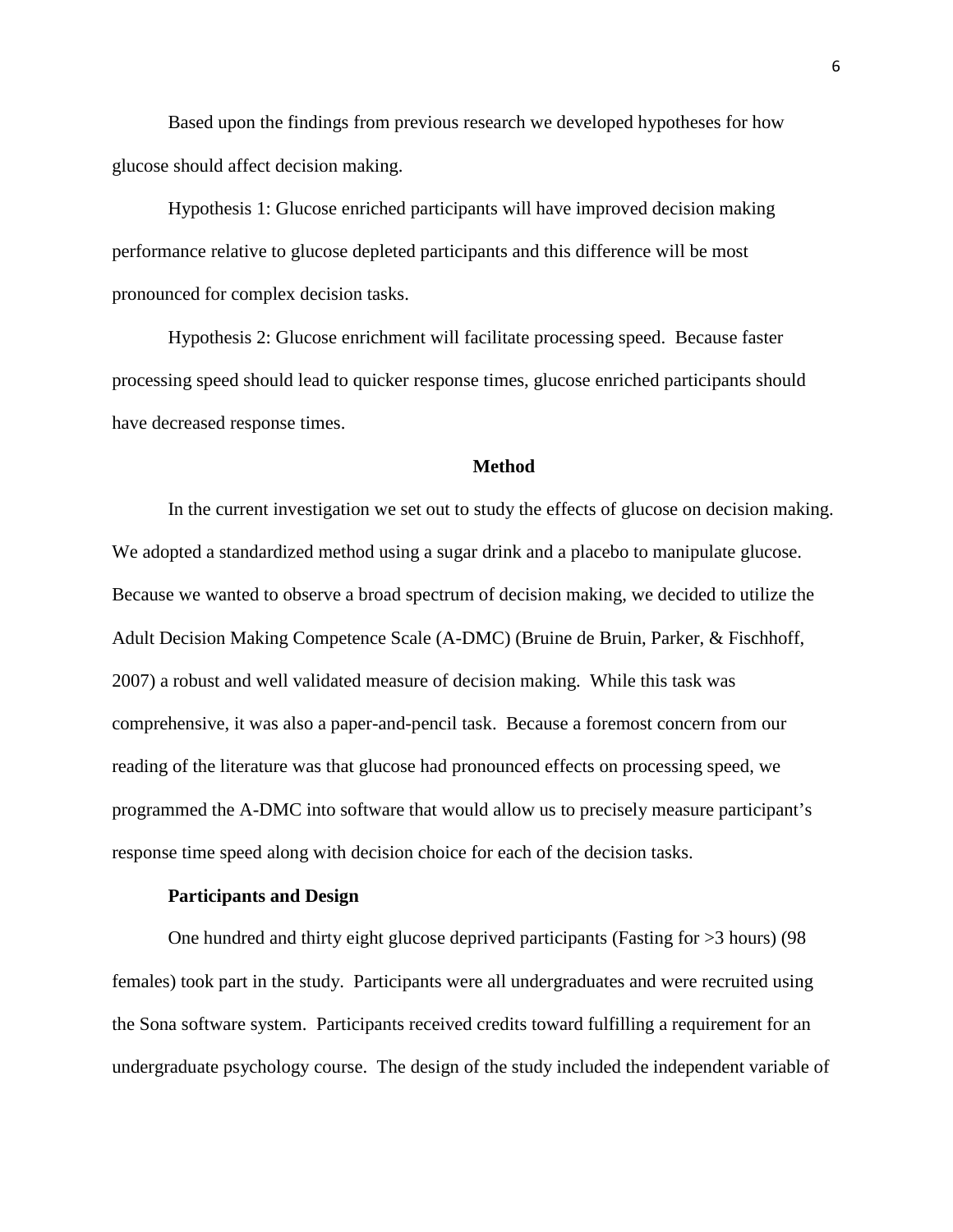glucose level (enriched or deprived), which was manipulated via random assignment of either regular (sugar sweetened) lemonade (40 grams sugar) or sugar-free lemonade (placebo, 0 grams sugar). The dependent variables were aggregate scores and average response times derived from the A-DMC.

#### **Procedure**

When participants initially signed up for the study they were provided with basic information including the need to fast for at least three hours before the study began. Participants who had glucose sensitivity were asked not to sign up for the study. The minimum amount of time allowed between study signup and the study start time was 24 hours so that participants could prepare for fasting. The evening before the study was to take place, participants were emailed and reminded again not to eat or drink anything for at least three hours before their study session was set to begin. Study sessions took place during the morning hours to help participant's comply with the fasting requirement during their academic day. Thus, all of the participants who followed instructions should have arrived in a glucose-deprived state.

Each study session included one to three participants. Participants were seated at an individual study carrel that contained a standard computer setup with monitor and keyboard. Upon arrival, participants were first provided with informed consent<sup>1</sup>. After consent was obtained, participants were instructed to drink the lemonade that had been placed on the study carrel in front of them. After completing consumption of the lemonade drink, participants were presented with several unrelated filler tasks that had been devised to take approximately fifteen minutes. The purpose of these filler tasks was to provide sufficient time for the glucose to be absorbed into the bloodstream (e.g., Masicampo & Baumeister, 2008). After completing the

 $1$  Because of the double-blind procedure, one participant was granted credit and dismissed from the study due to concerns about the contents of the drink.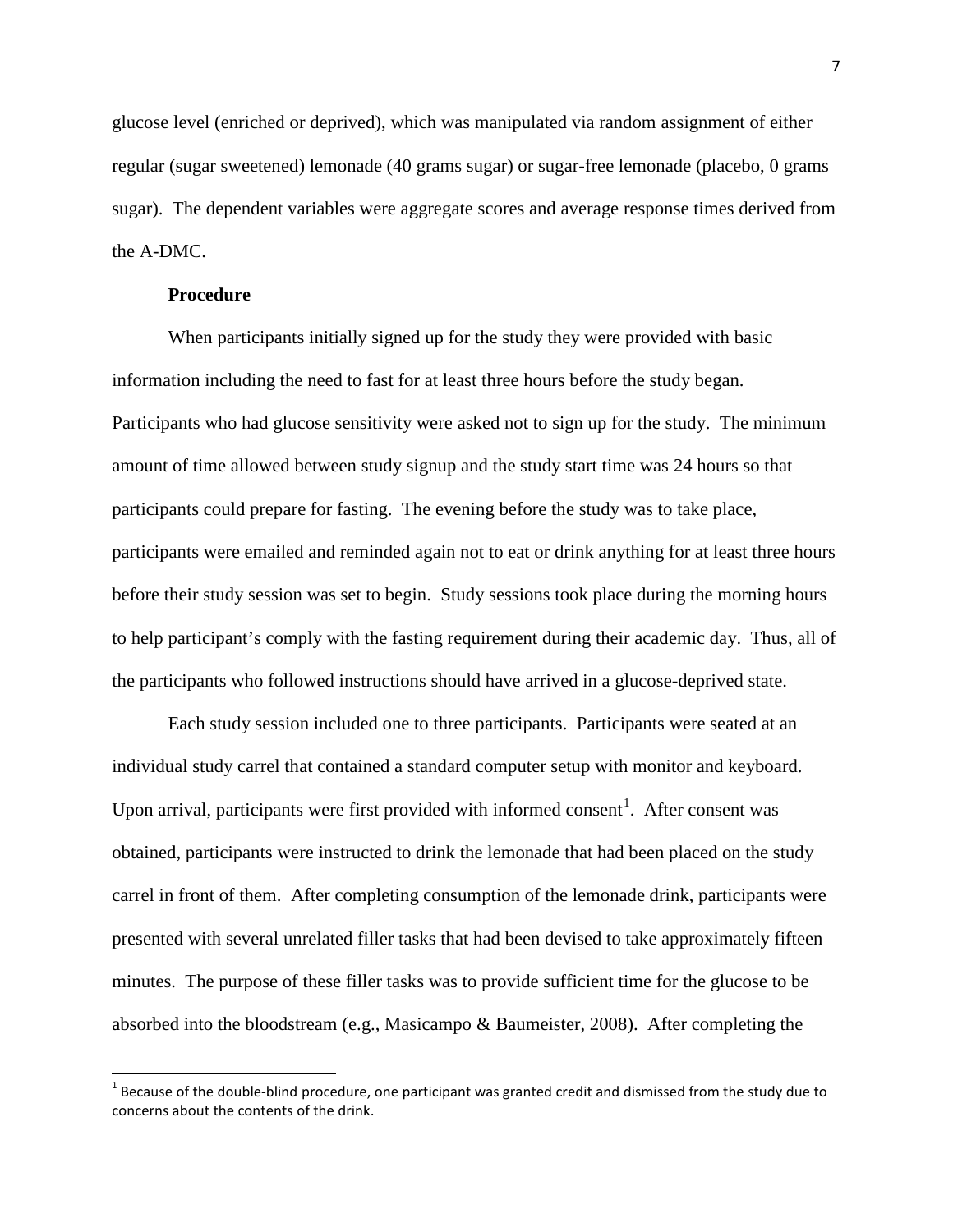filler tasks, participants were given instructions to begin the computerized A-DMC task that was presented in E-Prime software. Any remaining instructions were provided within the computerized version of the task. After completing the A-DMC, participants were instructed to wait quietly until everyone had finished the task. Participants were then debriefed about the study, provided with another opportunity to ask any questions, and thanked for their participation.

#### **Materials**

**Glucose manipulation.** To manipulate glucose level we used a procedure conceptually similar to prior experiments investigating glucose levels (e.g., Masicampo & Baumeister, 2008; McMahon & Scheel, 2010). In this procedure a sugar drink or placebo is consumed and a distractor task takes place for 10-15 minutes giving the sugar time to be absorbed into the bloodstream. Well in advance of our study, a research assistant who did not act as experimenter prepared the drink manipulation. This preparation consisted of covering the drink can with a gray foam cover and black electrical tape so that no part of the can's label could be seen by participants. The drink was then coded with a subject number. The condition (glucose or placebo) was recorded separately and stored in a password-protected spreadsheet not accessible to the experimenter. This double-blind procedure allowed us to be confident that neither the participant nor the experimenter was aware of any individual participants' assigned condition.

To manipulate glucose we used a Minute Maid® Lemonade drink that can be purchased at most grocery stores. We chose to use this standard drink because it is something that participants would commonly experience and pretesting indicated that the sugar-free lemonade drink tasted very similar to the regular lemonade. Both drinks were in 12 oz. cans. The regular Lemonade contained 40 g of sugar and the Light Minute Maid Lemonade contained 0 g of sugar.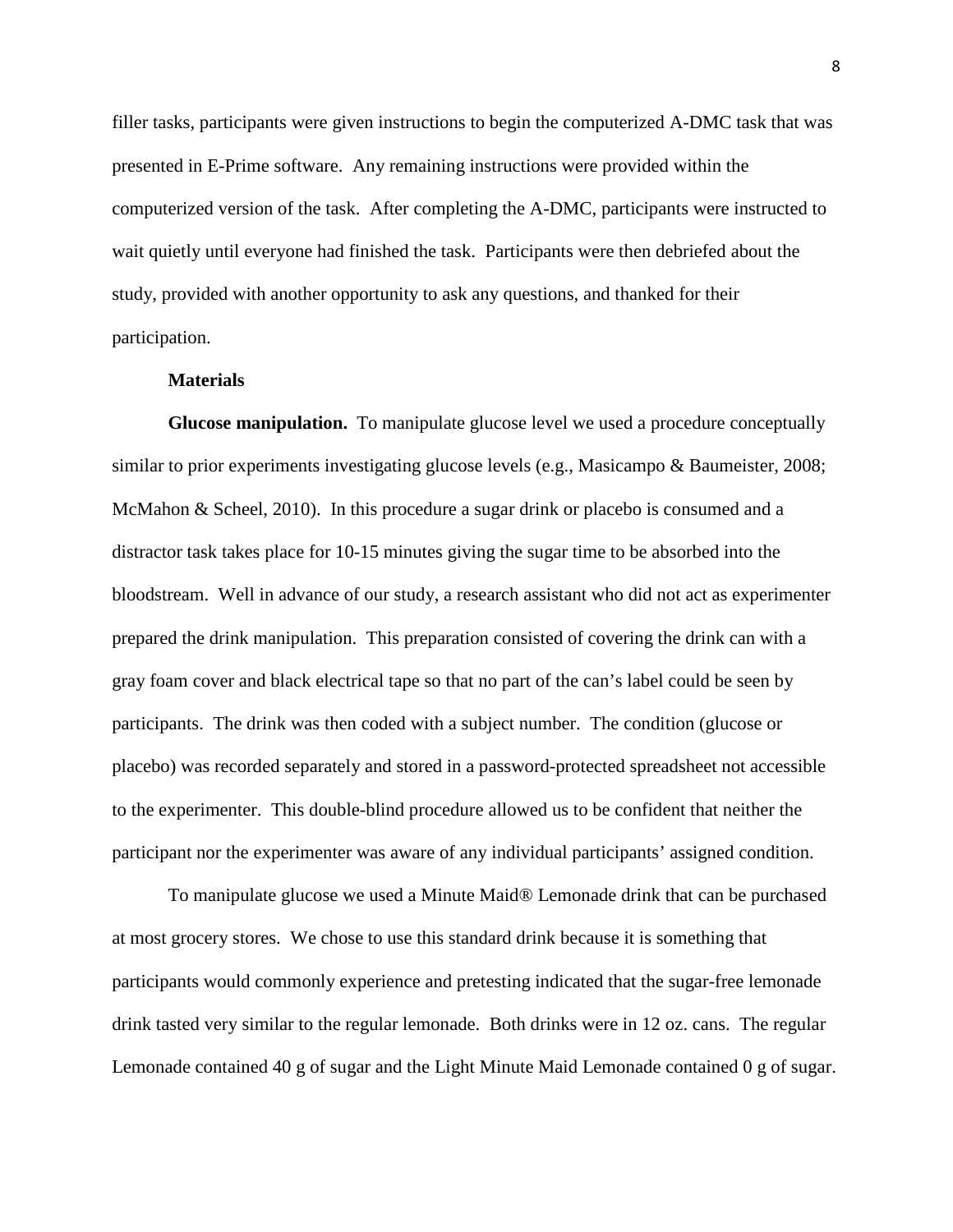In an attempt to maintain consistency in time of consumption, participants were instructed to drink the lemonade as quickly as possible.

**The A-DMC.** The Adult Decision Making Competence Inventory (A-DMC) (Bruine de Bruin et al., 2007) is a well validated and reliable measure of competency in decision making and is based upon prior achievements of DMC development (e.g., Parker, & Fischhoff, 2005). The inventory consists of 134 individual items and contains six subsections. The decision making ability measured by the A-DMC should be considered a trait that varies with respect to the individual (e.g., Stanovich & West, 2000). In support of this, individuals who score higher on the A-DMC report having fewer negative decision outcomes in their lives; they also tend to have higher education levels and greater cognitive ability (Bruine de Bruin et al., 2007). Prior research has presented the A-DMC in a paper and pencil format. However, because one of our hypotheses centered on the role of glucose in processing speed, we programmed the A-DMC into Eprime software to measure participant's response times. All task information was consistent with the original version and the integrity of the images was maintained using Photoshop®.

**Resistance to Framing.** Resistance to Framing reflects the extent to which variations in how the problem is presented or framed influence decision choice. Because framing effects represent a form of decision bias, *resistance* to these effects has been taken as a positive indicator of decision making competency (DMC). Resistance to Framing is composed of two different types of framing tasks; risky choice and attribute (Levin, Schneider & Gaeth, 1998). These two types of framing are measured by seven problems each, with each problem being presented in both a positive and negative frame. Importantly, each type of framing is manipulated within-subjects. Both the positive and negative versions of the task are spaced well apart, appearing after a number of intervening tasks, so as to minimize the chance that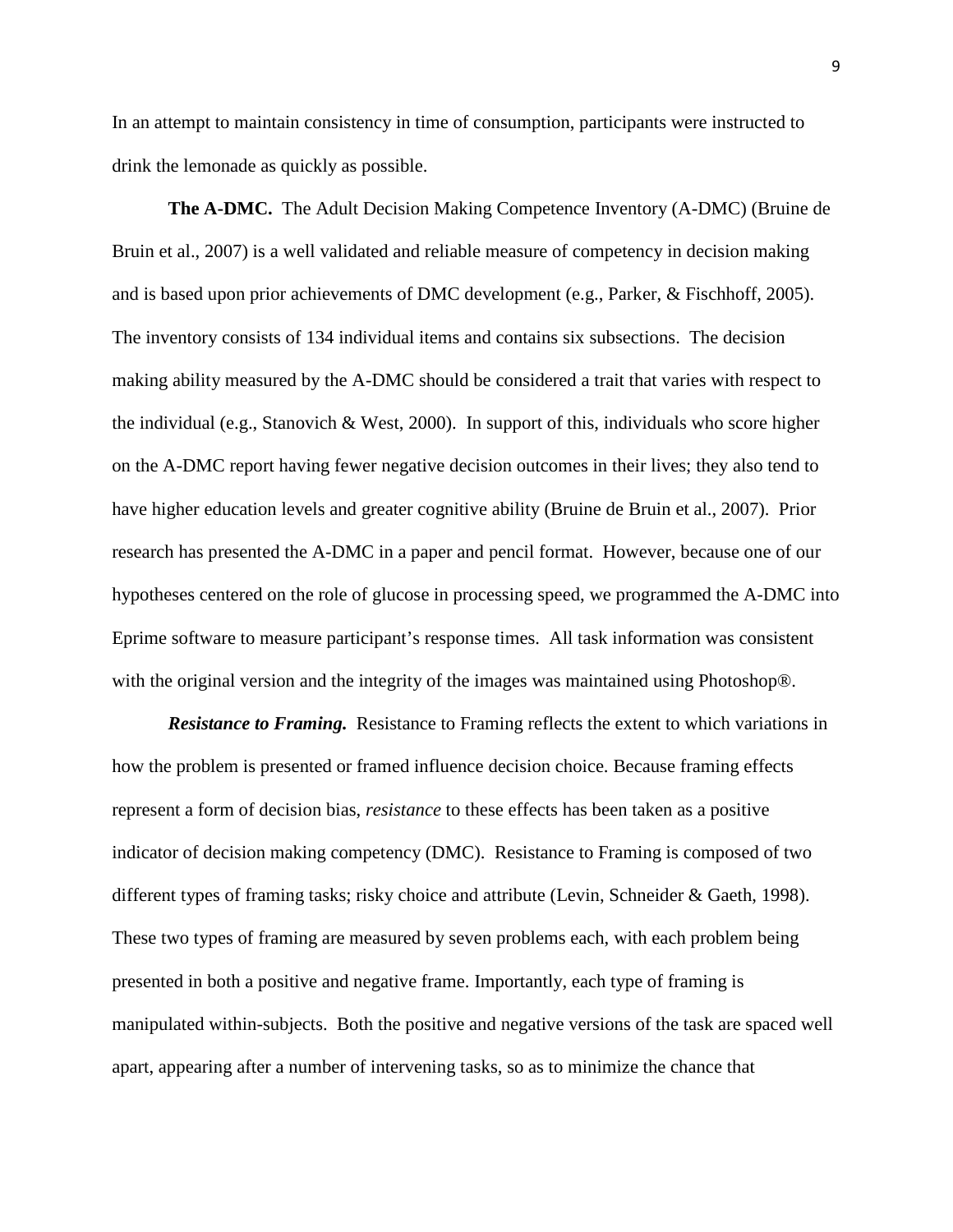participants simply remember and repeat an earlier response when they receive the second version of the same problem. Thus, this subsection represents a balance between risky choice and attribute framing. In the risky choice problems participants are presented with a situation (e.g., the outbreak of a disease) followed by both a sure option and a risky option of equal expected value. The options are framed either positively (people saved) or negatively (people die). In the attribute framing problems participants are presented with normatively equivalent events (e.g., buying ground beef) wherein the key attribute is described in either positive (80% lean) or negative (20% fat) terms. A 6-point scale was used for rating both types of framing tasks, this allows for assessment of even weak preferences toward an alternative (Levin, Gaeth, Schreiber, & Lauriola, 2002). The tasks are scored using the mean absolute difference between ratings for the loss and gain versions so that higher scores represent greater framing effects. Later we describe how we use the combined measure and then a separate measure to test attribute and risky choice framing effects.

*Recognizing Social Norms.* Recognizing Social Norms is a measure of an individual's ability to assess social appropriateness of certain norms and their propensity to engage in these peer related social interactions. In this task participants are presented with 16 different negative behaviors (e.g., Do you think it is sometimes OK to steal under certain circumstances?). They are asked to initially rate the acceptability of the bad behavior and later they are asked to estimate the percentage of people who would support this negative behavior. Performance is measured by the strength of the relationship between acceptability of the behavior and estimated percentage of peer endorsements of the interactions.

*Under/overconfidence.* Under/overconfidence is a measure of how well calibrated individuals are at assessing the correctness, or accuracy, of their responses. In this section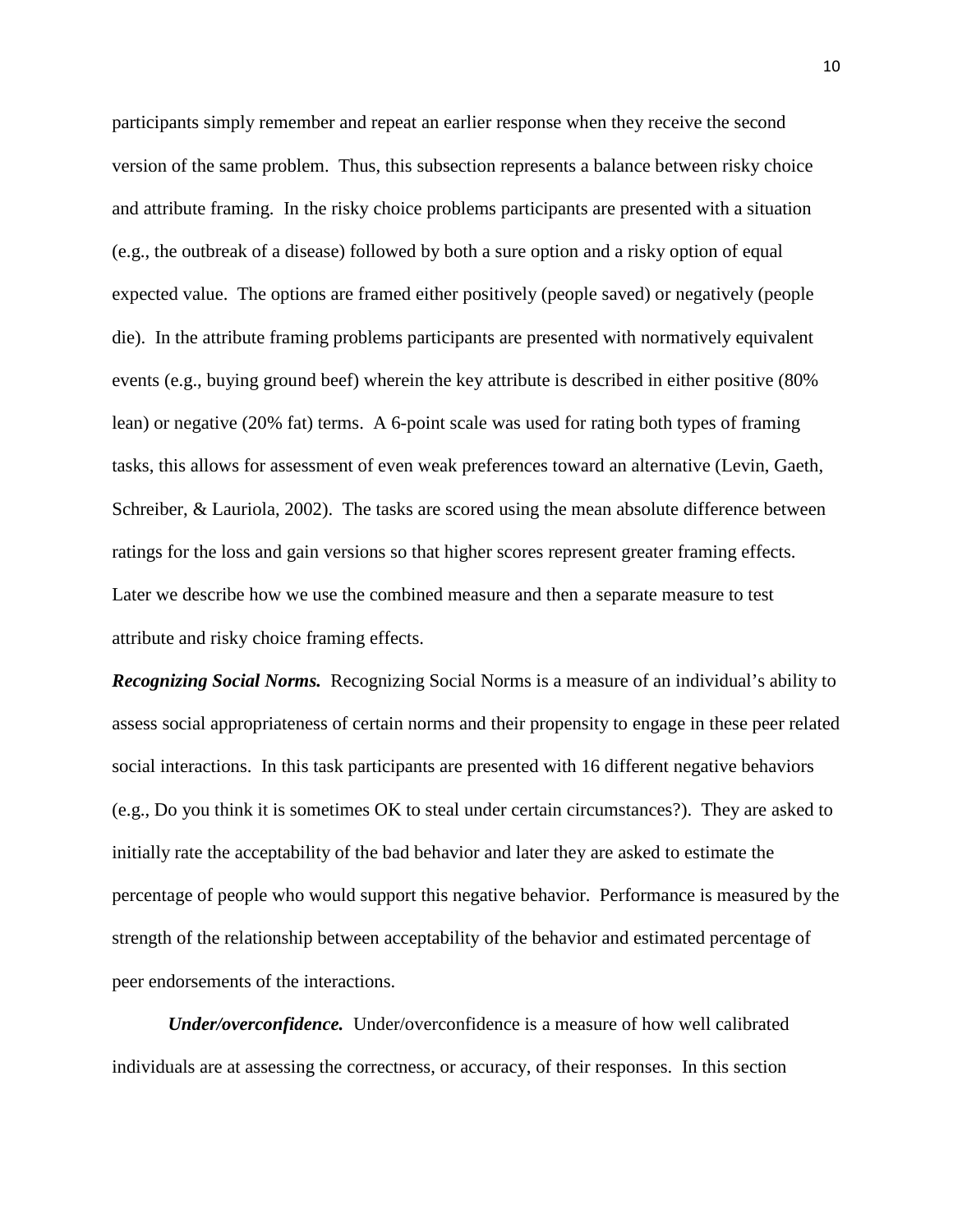participants are first presented with 34 statements (e.g., Amman is the capital of Jordan.) and asked to indicate whether they believe these statements to be true or false. Next, participants are asked to rate on a 50% to 100% scale how confident they are in their true or false assessment. For example, after answering true or false to the statement "alcohol causes dehydration," participants then rate their confidence in that answer. Performance is assessed by calculating the absolute difference between mean confidence and percentage correct and higher scores reflect smaller differences between confidence and correct responses which is indicative of better calibration.

*Applying Decision Rules.* The decision rules task in the A-DMC was purposely redesigned to be more complex than decision rules sections in previous DMC versions. This subsection involves having individuals use different decision rules to indicate which of five DVD players they would purchase in a hypothetical situation. Participants are first provided with a hypothetical persons' decision rule (e.g., Brian selects the DVD player with the highest number of ratings greater than "Medium".) and then asked to make a choice among five DVD players. Aspects of the DVD players such as sound quality and brand reliability vary on a fivepoint scale. Participants' performance is assessed by the percentage of correct DVD players chosen, given the decision rules that should be applied.

*Consistency in Risk Perception.* Risk perception is a measure of a participant's ability to follow probability rules. Participants are asked to rate the likelihood of a given event happening to them (e.g., "what is the probability that you will have a cavity filled during the next year?"). The probability rating ranges from 0% to 100% and the probability of each event is assessed for the "next year" and "the next 5 years" in separate parts of the survey. Each time the frame pair is scored as correct if the probability for the event happening the next year is less than or equal to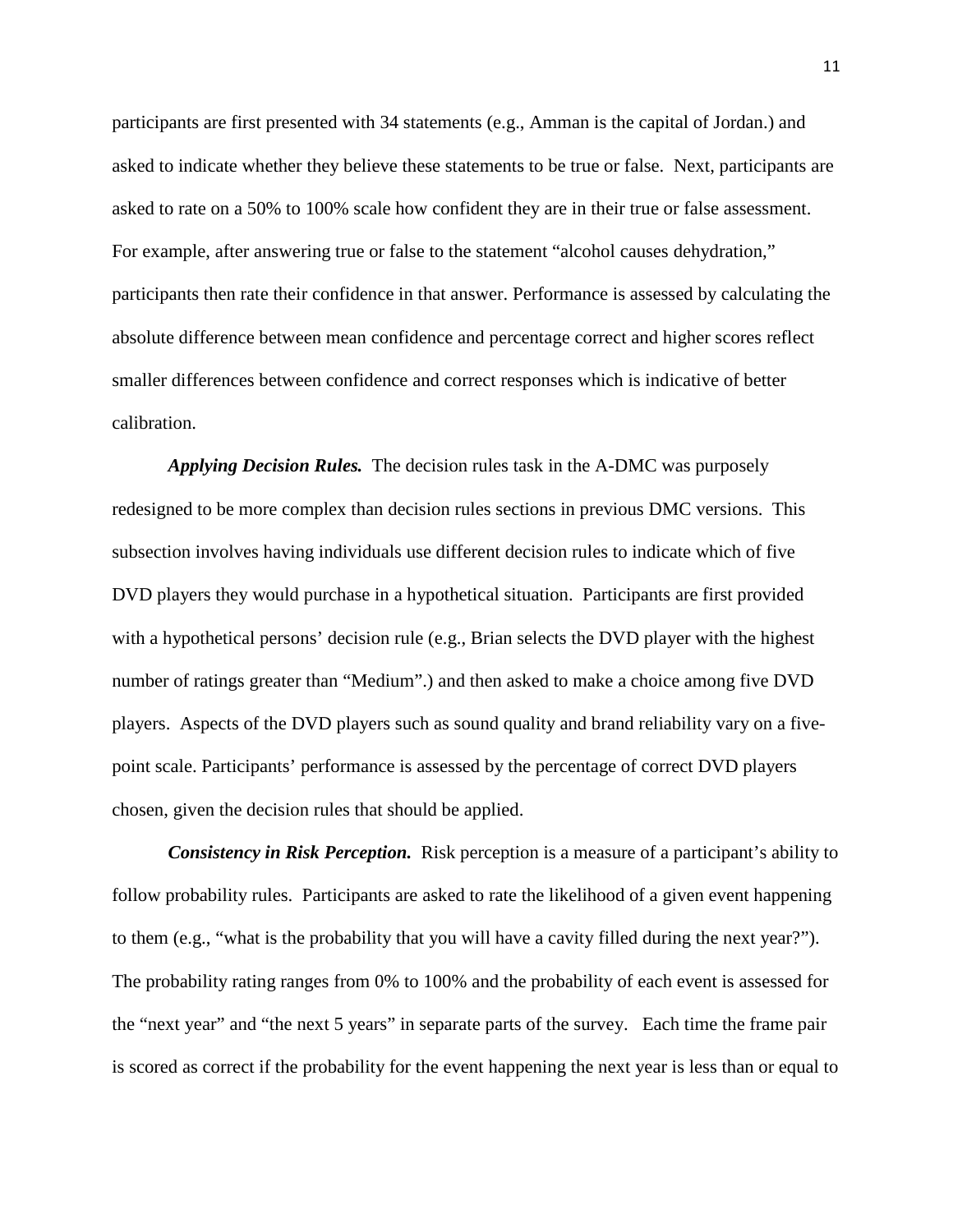it happening in the next 5 years. Within each time frame, three item pairs are presented as nested subset and superset events. In order to be accurate, the probability of a subset event cannot exceed a superset event. Additionally, within each time frame two complementary events are presented, as such their combined probability must total 100% to be scored as correct.

*Resistance to Sunk Costs.* Sunk cost is a measure of participants' ability to avoid the entrapment of prior investments in a particular target item. In this task participants are presented with ten scenarios (e.g., You are buying a gold ring on layaway for someone special) wherein they have money invested in one option but a monetarily better "new" option is discovered. Participants are asked to rate on a 6-point scale whether they would stick with the less viable option that they had invested in or switch to the new, monetarily advantageous alternative. The scale ranges from "1" "*most likely to choose"* staying with the chosen option (e.g., continue paying at the old store [the sunk-cost option]) to "6" "*most likely to choose"* (buy from the new store [normatively correct option]) where higher scores are indicative of greater resistance to sunk cost.

#### **Results**

Because we hypothesized that glucose enrichment would lead to better and faster decisions, we performed separate one-tailed t-tests on participants' choices in each of the A-DMC subsections as well as the overall decision score. We then performed similar analyses in each section for participant's response times. The A-DMC is standardized so that higher scores represent better decision making. Therefore, according to our hypothesis, glucose enriched subjects should have higher decision scores and faster response times compared to glucose deprived subjects. The means and standard deviations for each subsection and overall scores are presented in Table 1, response times are presented in Table 2.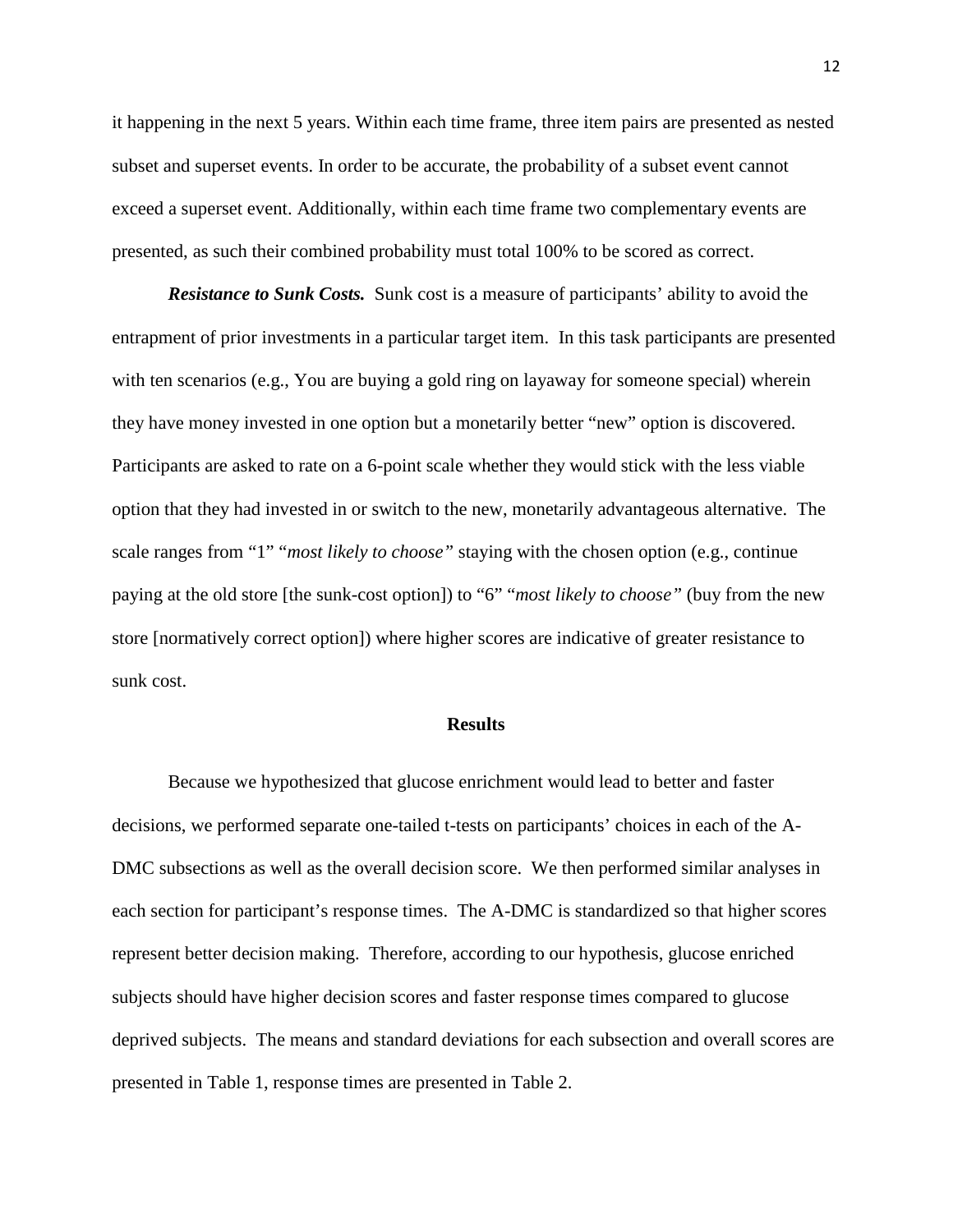First we tested whether participants in the glucose condition made normatively better choices than participants in the placebo condition. The results of these analyses are presented in Table 3. As can be seen, glucose enrichment did not improve decision making in the simpler decision tasks. Decision making only improved in Applying Decision Rules, the subsection that involves more complex decision making.

Next we tested for effects of glucose on response time. The results of these analyses can be found in Table 4. For the overall A-DMC, glucose enriched participants responded significantly faster to decisions than participants in the glucose deprived condition. Similar glucose facilitation effects are depicted in the Recognizing Social Norms, Applying Decision Rules and Consistency in Risk Perception subsections. The subsections of Resistance to Framing, Under/overconfidence, and Resistance to Sunk Costs were not significantly influenced by the glucose manipulation. However, as can be seen in Tables 2 and 4, all of the means were in the predicted direction and the effect sizes were small but consistent.

#### **Discussion**

Glucose is an especially important factor to consider in decision making because of its ubiquity and variability. Our findings show that enriching blood glucose levels improves performance on complex decisions but has little to no effect on the quality of simpler decisions. This is consistent with prior research showing that glucose enhancement improves performance on complex cognitive tasks but not simpler ones (e.g., Scholey et al., 2001). The response time data served to operationalize processing speed and allowed us to measure an aspect of decision making that could otherwise be overlooked. We found evidence that glucose is an important factor for response time across most types of decision tasks. This finding is also consistent with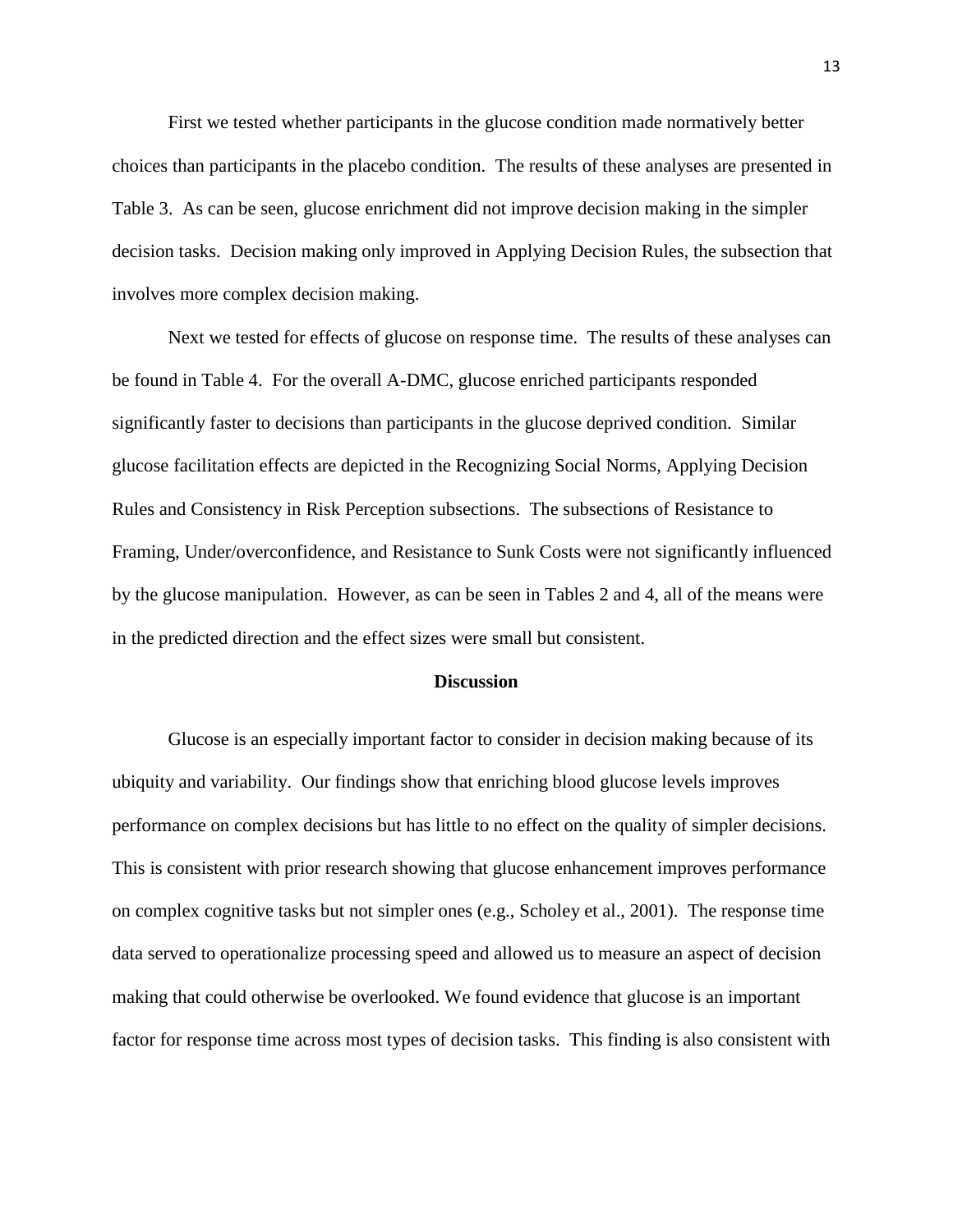research looking at the speed-facilitation effects of glucose and cognition (e.g., Benton et al., 1994).

These findings have many practical implications for future research and are especially relevant for technicians who make complex decisions that hinge on critically fast decision making. For example, consider air traffic controllers who must weigh multiple factors and make critical decisions quickly. Our study suggests that both optimality and response time for this type of decision will be significantly affected by blood-glucose level.

Finally, it should be noted that the glucose manipulation in this study was by no means extreme. Short fasting intervals and soft drinks are common in many diets. It may be that larger variations in glucose levels, such as those experienced by individuals with certain medical conditions, will have a greater influence on decision making. Nevertheless, the findings from our study add to a growing body of research that focuses on understanding how physiological and psychological factors interact to form the decision making process.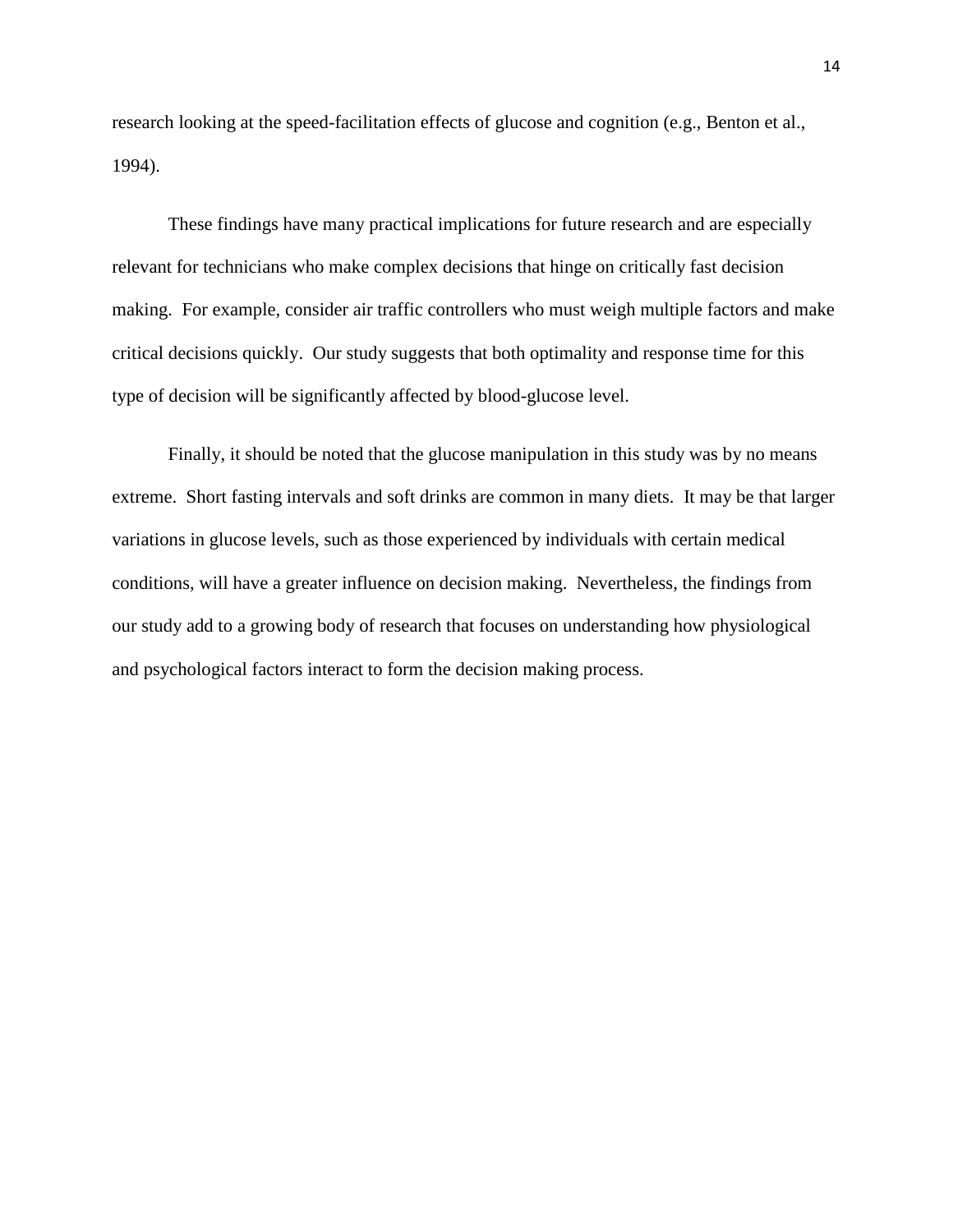#### References

- Benton, D. (1990). The impact of increasing blood glucose on psychological functioning. *Biological Psychology*, *30*, 13–19. doi:10.1016/0301-0511(90)90087-D
- Benton D., Owens D.S., & Parker, P.Y. (1994). Blood glucose memory and attention. *Neuropsychologia*, *32*, 595– 607.
- Benton, D., & Nabb, S. (2003). Carbohydrate, memory, and mood. *Nutrition Reviews*, *61*, 61-67.
- Benton, D.. Owens, D. S., & Parker, P. Y. (1994). Blood glucose influences memory and attention in young adults. *Neuropsychologia*, *32*, 595-607.
- Bos, M. W., Dijksterhuis, A., & van Baaren, R. (2012). Food for thought? Trust your unconscious when energy is low. *Journal of Neuroscience, Psychology, and Economics*, *5*, 124-130. doi:10.1037/a0027388
- Bruine de Bruin, W., Parker, A. M., and Fischhoff, B. (2007). Individual differences in adult decision-making competence. *Journal of Personality and Social Psychology, 92, 938–56*.
- Dickinson, D.J., McElroy, T. & Stroh, N. (in press). The impact of glucose on Bayesian v. heuristic-based decision making. *Journal of Neuroscience, Psychology, and Economics.*
- Donohoe, R. T., & Benton, D. (1999). Cognitive functioning is susceptible to the level of blood glucose. *Psychopharmacology*, *145*, 378-385.
- Gonder-Frederick, L. A., Hall, J. L., Vogt, J. J., Cox, D. J., Green, J. J., & Gold, P. E. (1987). Memory enhancement in elderly humans: Effects of glucose ingestion. *Physiology & Behavior*, *41*, 503-504. doi:10.1016/0031-9384(87)90087-4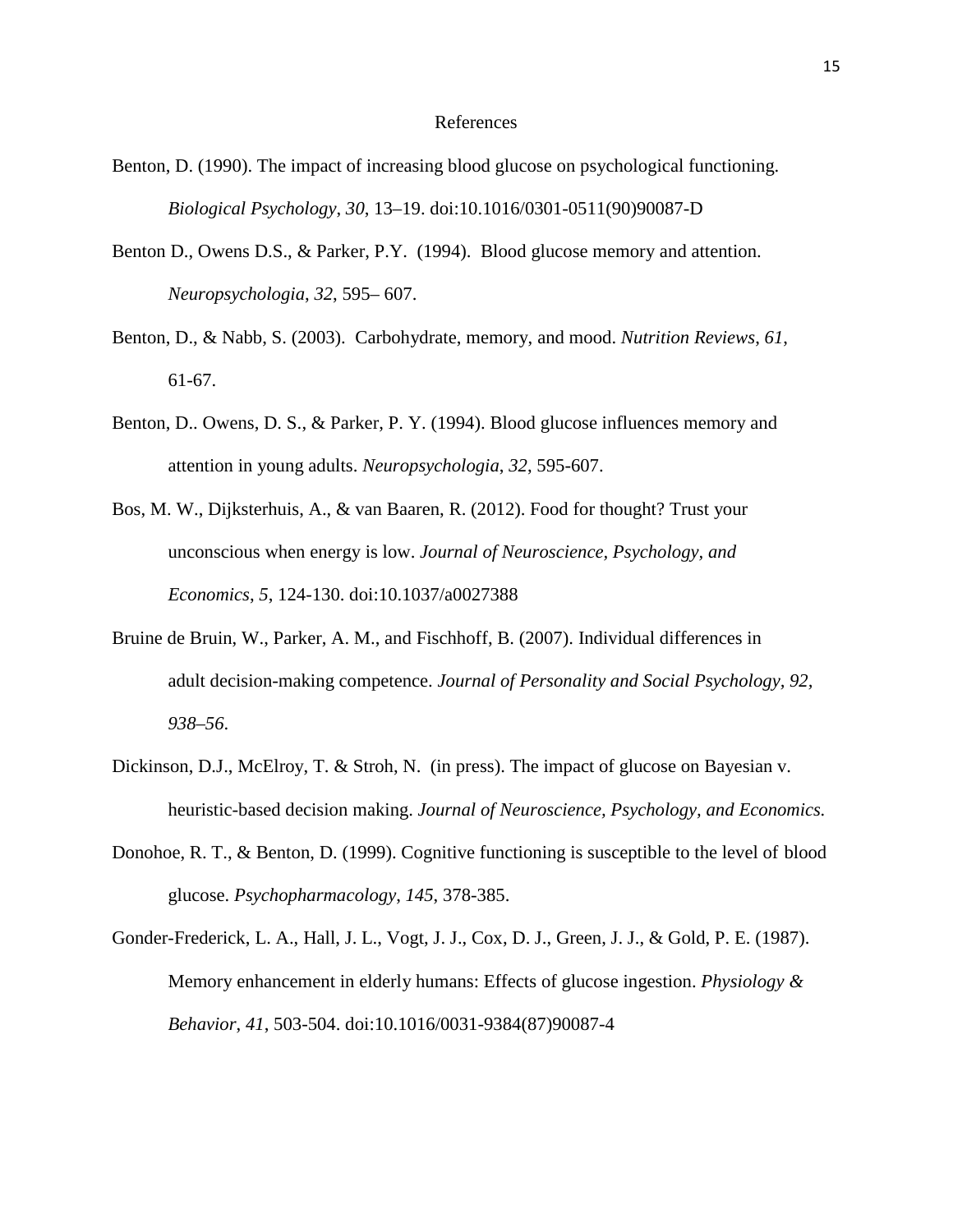- Kennedy, D. O., & Scholey, A. B. (2000) Glucose administration, heart rate and cognitive performance: effects of increasing mental effort. *Psychopharmacology, 149*, 63-71.
- Levin, I. P., Gaeth, G. J., Schreiber, J., & Lauriola, M. (2002). A new look at framing effects: Distribution of effect sizes, individual differences, and independence of types of effects. *Organizational Behavior and Human Decision Processes, 88,* 411-429.
- Levin, I. P., Schneider, S. L., & Gaeth, G. J. (1998). All frames are not created equal: A typology and critical analysis of framing effects. *Organizational Behavior and Human Decision Processes, 76*, 149-188.
- Masicampo, E. J., & Baumeister, R. F. (2008). Toward a physiology of dual-process reasoning and judgment: Lemonade, willpower, and expensive rule-based analysis. *Psychological Science, 19*(3), 255-260.
- McMahon, A. J., & Scheel, M. H. (2010). Glucose promotes controlled processing: Matching, maximizing, and root beer. *Judgment and Decision Making*, *5*(6), 450-457.
- Messier, C., Pierre, J., Desrochers, A., Gravel, M., (1998). Dose-dependent action of glucose on memory processes in women: effect on serial position and recall priority. *Cognitive Brain Research 7*, 221–233.
- Metzger, M.M., (2000). Glucose enhancement of a facial recognition task in young adults. *Physiology and Behavior 68*, 549–553.
- Owens, D. S. & Benton, D. (1994). The impact of raising blood glucose on reaction times. *Neuropsychobiology, 30*, 106-113.
- Parker, A. M., & Fischhoff, B. (2005). Decision-making competence: External validation through an individual differences approach. *Journal of Behavioral Decision Making, 18*, 1–27.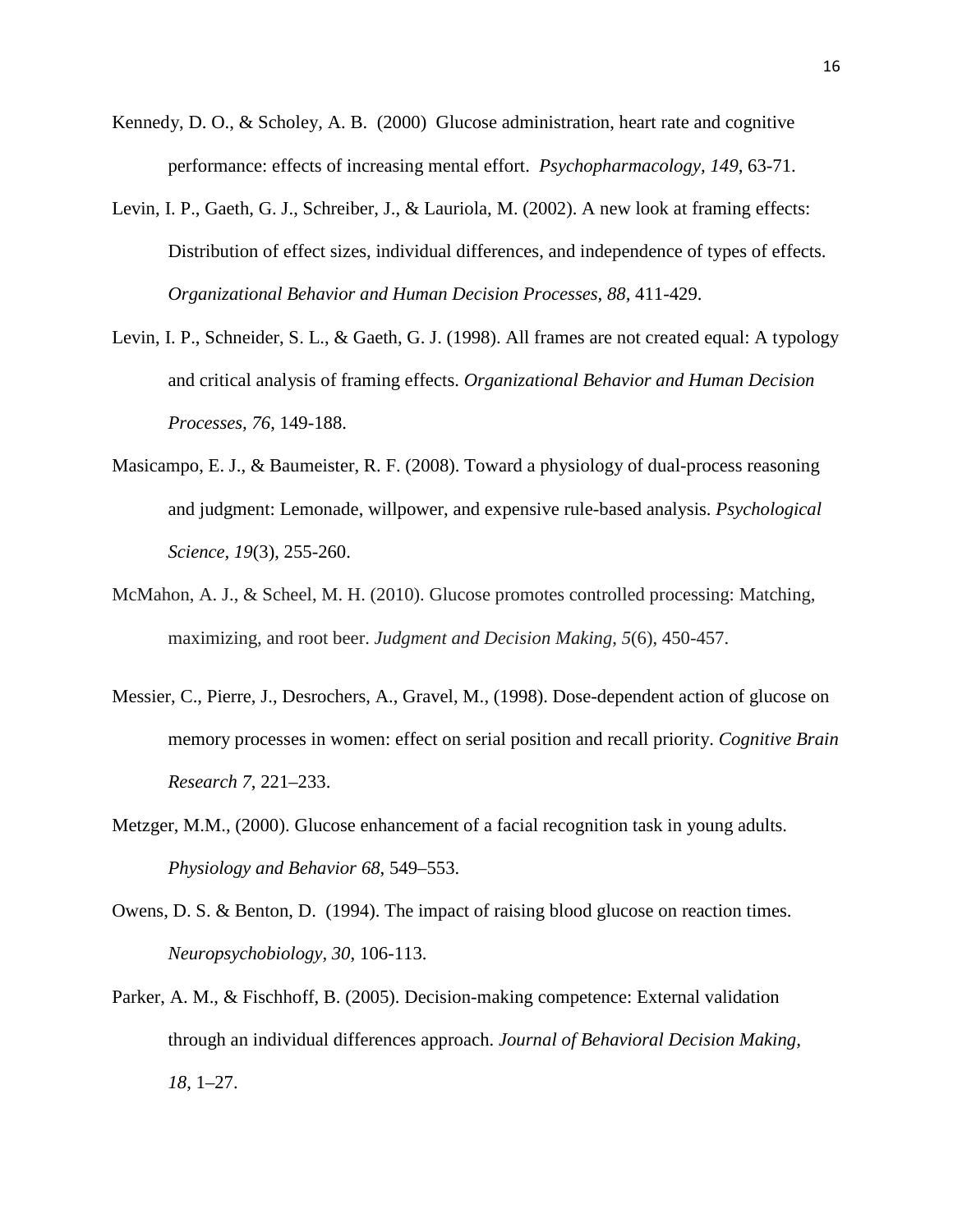- Schächinger, H., Cox, D., Linder, L., Brody, S. & Keller, U. (2003) Cognitive and psychomotor function in hypoglycemia: Response error patterns and retest reliability. *Pharmacology, Biochemistry, and Behavior, 75*, 915-920.
- Scholey, A.B., Harper, S., & Kennedy, D.O. (2001). Cognitive demand and blood glucose. *Physiology & Behavior 73*, 585–592.
- Simonson, I. (1989). Choice based on reasons: The case of attraction and compromise effects. *Journal of Consumer Research, 16,* 158–174.
- Stanovich, K. E., & West, R. F. (2000). Individual differences in reasoning: Implications for the rationality debate? *The Behavioral and Brain Sciences, 23,* 645-726.
- Sunram-Lea, S. I., Foster, J.K., Durlach, P. & Perez, C. (2001). Glucose facilitation of cognitive performance in healthy young adults: examination of the influence of fast-duration, time of day and pre-consumption plasma glucose levels. *Psychopharmacology, 157*, 46-54.
- Sünram-Lea, S.I., Foster, J.K., Durlach, P. & Perez, C. (2002). The effect of retrograde and anterograde glucose administration on memory performance in healthy young adults. *Behavioural Brain Research 134*, 505–516.
- Wang, X.T., & Dvorak, R.D. (2010). Sweet Future: Fluctuating Blood Glucose Levels Affect Future Discounting. *Psychological Science, 21,* 183-188.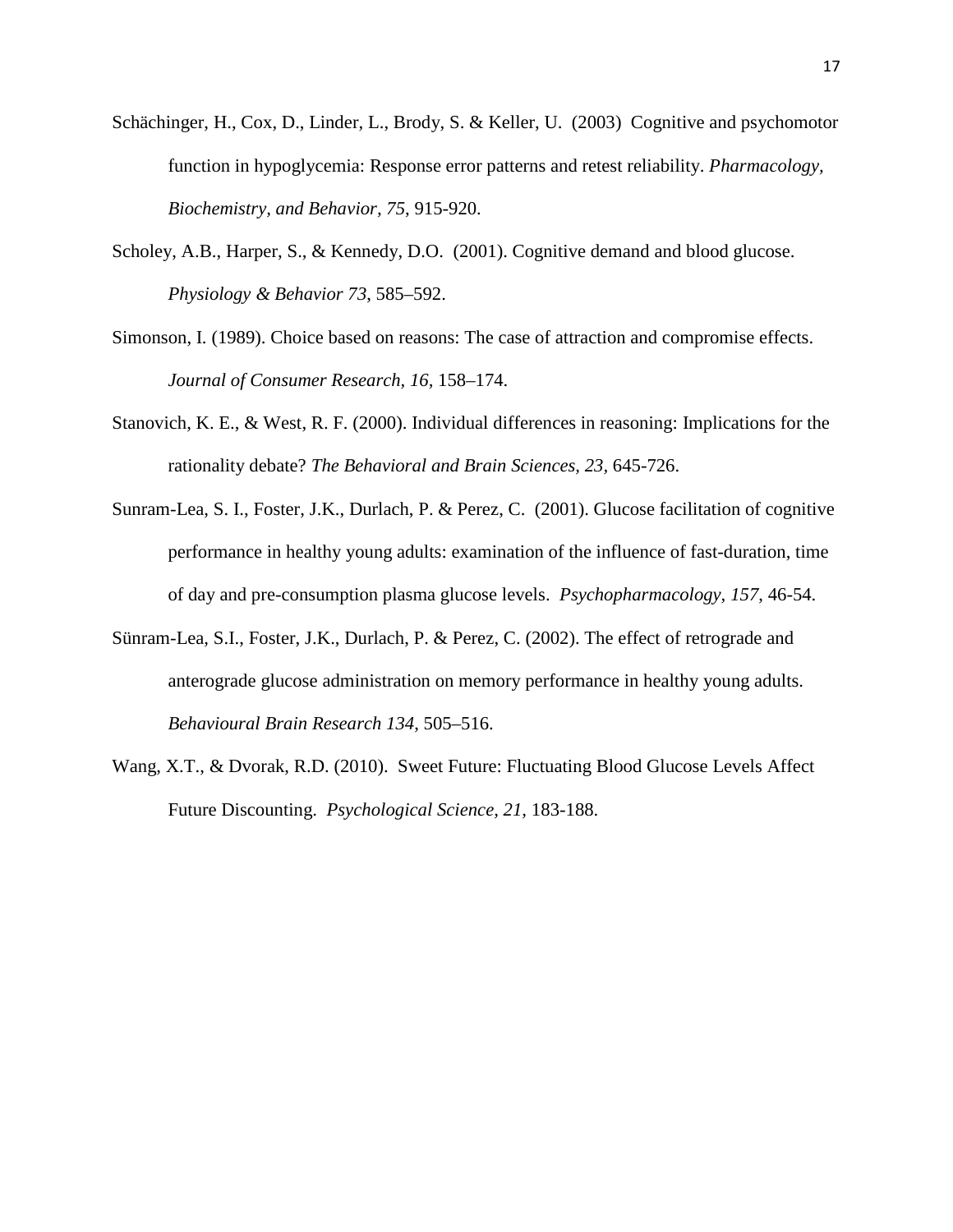### **Tables**

### Table 1

|                                       |                      | Condition |                      |           |
|---------------------------------------|----------------------|-----------|----------------------|-----------|
|                                       | Glucose <sup>a</sup> |           | Placebo <sup>a</sup> |           |
| A-DMC score                           | M                    | <i>SD</i> | M                    | <i>SD</i> |
| <b>Resistance to Framing</b>          | 1.01                 | 0.46      | 1.02                 | 0.54      |
| <b>Recognizing Social Norms</b>       | 0.48                 | 0.17      | 0.44                 | 0.20      |
| Under/overconfidence                  | 0.76                 | 0.09      | 0.78                 | 0.09      |
| <b>Applying Decision Rules</b>        | 0.76                 | 0.13      | 0.54                 | 0.24      |
| <b>Consistency in Risk Perception</b> | 0.67                 | 0.13      | 0.67                 | 0.09      |
| <b>Resistance to Sunk Costs</b>       | 3.93                 | 0.65      | 4.00                 | 0.49      |
| <b>A-DMC</b> Total                    | 1.22                 | 0.13      | 1.24                 | 0.12      |

*Means and SD of Non-standardized A-DMC Scores*

*Note.* A-DMC Total is the average of the non-standardized component scores.  $n = 69$ 

### Table 2

| Means and SD of Response Times for A-DMC in seconds |  |  |
|-----------------------------------------------------|--|--|
|-----------------------------------------------------|--|--|

|                                 |        | Condition            |        |                      |  |
|---------------------------------|--------|----------------------|--------|----------------------|--|
|                                 |        | Glucose <sup>a</sup> |        | Placebo <sup>a</sup> |  |
| A-DMC score                     | M      | SD                   | M      | SD                   |  |
| <b>Resistance to Framing</b>    | 576.08 | 161.68               | 614.56 | 150.15               |  |
| <b>Recognizing Social Norms</b> | 156.14 | 49.07                | 174.11 | 108.23               |  |
| Under/overconfidence            | 313.28 | 82.67                | 329.75 | 74.02                |  |
| <b>Applying Decision Rules</b>  | 313.28 | 69.25                | 375.53 | 102.70               |  |
| Consistency in Risk Perception  | 131.96 | 37.57                | 148.35 | 37.74                |  |
| <b>Resistance to Sunk Costs</b> | 199.45 | 62.42                | 211.88 | 63.23                |  |
| A-DMC Total                     | 283.71 | 69.25                | 309.03 | 66.88                |  |

*Note.* A-DMC Total is the average of RTs (in seconds) for all component tasks.  $n = 69$